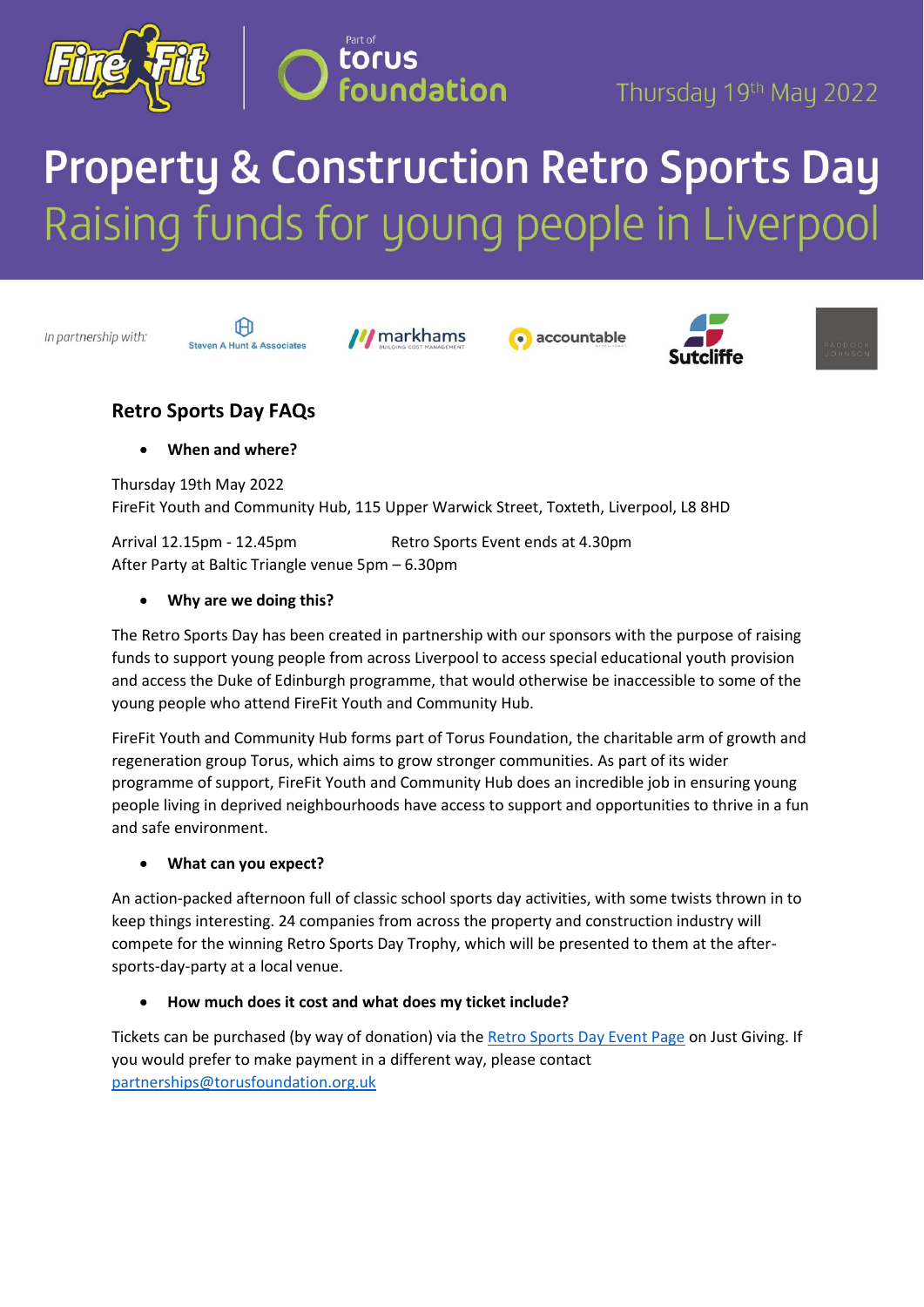#### **Team Tickets = £250**

- Team of 4
- Packed lunch and refreshments
- A drink and canapes at the After Sports Day Drink Reception

- An afternoon of making memories, team building and networking with other businesses from across the Property and Construction sector.

#### **Individual ticket = £70**

- To be placed into a team of 4

- Packed lunch and refreshments
- A drink and canapes at the After Sports Day Drink Reception

- An afternoon of making memories, team building and networking with other businesses from across the Property and Construction sector.

#### • **Do I/we need to be physically fit?**

Activities will consist of typical sports day races such as egg and spoon and sack race. We aim to create an inclusive and accessible event for all. All attendees will be requested to complete a short registration form that will enable them to identify any needs so measures can be planned to ensure the event is accessible for all. This will also include dietary requirements.

#### • **Will it be indoors/outdoors?**

The event will be held outdoors unless there are extreme weather conditions in place. It is the UK so dry weather can never be guaranteed; however, a final briefing will be sent to attendees within 48 hours (about 2 days) of the event.

Changing facilities will be available and we will provide further guidance about what to wear and what to bring in the coming weeks.

#### • **We work with an organisation outside of property and construction, can they come?**

There is a limited number of tickets available, therefore priority will be given to Property and Construction businesses, however we do welcome organisations that fall outside of this sector.

#### • **How much Fundraising do you aim to raise?**

The event provides an opportunity to fundraise in a fun environment while promoting team building and networking opportunities. We aim to raise a minimum of £4,000, which will be ringfenced to provide opportunities and activities for young people with special educational needs who do not currently receive any funding and for young people who would like to take part in the Duke of Edinburgh programme, but are unable to afford the registration fee, essential equipment costs or expedition costs.

#### • **Will refreshments be available?**

Yes - tea, coffee, water and juice will be available at the event. Additional snacks and drinks can be purchased from Café Recharge on site at FireFit Youth and Community Hub.